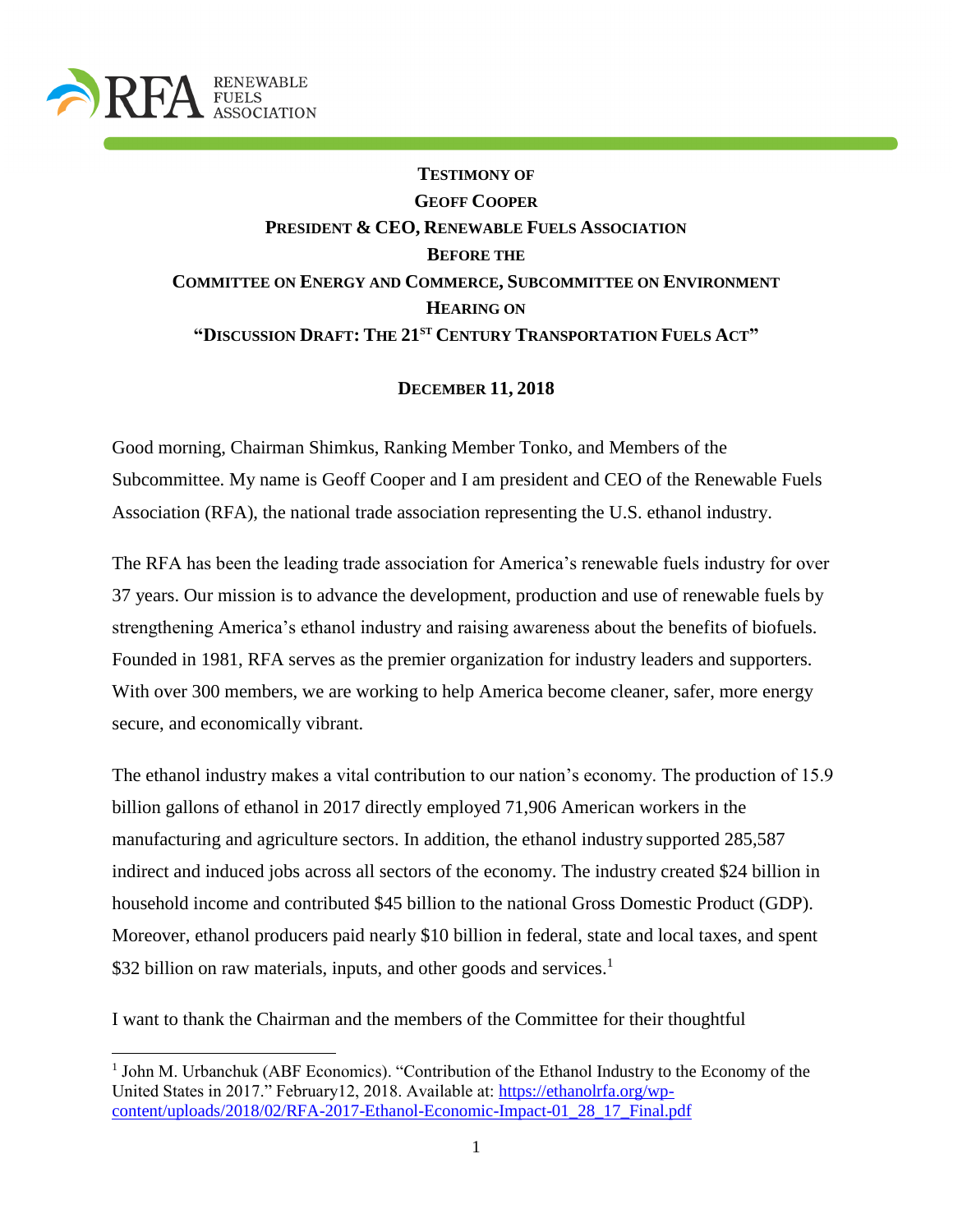consideration of future energy policy approaches. RFA has been an active participant throughout this process, and we have appreciated the opportunity to share our perspective on the vital role that biofuels like ethanol can play in our energy future. The draft legislation we are here to discuss today reflects a good deal of those deliberations; it represents an important first step in the debate about future fuels policy, and specifically the role of high octane low carbon (HOLC) fuels.

As currently drafted, however, RFA cannot support the proposal because it falls short of providing the future market certainty and clear growth trajectory our industry needs. By eliminating the Renewable Fuel Standard (RFS) requirements for conventional biofuels in 2022 and adopting a no-growth methodology for advanced and cellulosic biofuel requirements through 2032, the draft bill would undermine the considerable progress our nation has made toward greater energy security, economic vitality, and environmental health.

We believe the RFS has been a remarkable success. It has lowered consumer fuel prices, decreased reliance on imported petroleum, reduced emissions of harmful tailpipe pollutants and greenhouse gases (GHG), supported hundreds of thousands of jobs in rural America, and added value to the crops produced by our nation's farmers.<sup>2</sup>

The RFS *does not* end in 2022, and with proper oversight and implementation, the program will continue to drive innovation, support rural economies, and provide cleaner and more affordable fuel choices at the pump. We simply cannot support eliminating the RFS program, as the draft envisions, without a much stronger signal to the market that ethanol's role in our fuel supply will continue to grow. A 95 RON standard does not provide that signal and is not a suitable replacement for the RFS beyond 2022. Indeed, as concluded in a new study commissioned by the Energy Information Administration (EIA), oil companies could easily meet a 95 RON standard without using any additional ethanol beyond current levels.<sup>3</sup>

l

<sup>&</sup>lt;sup>2</sup> RFA. "The RFS2: Then and Now." December 2017. Available at: [https://ethanolrfa.org/wp](https://ethanolrfa.org/wp-content/uploads/2017/12/RFS2-Ten-Years.pdf)[content/uploads/2017/12/RFS2-Ten-Years.pdf.](https://ethanolrfa.org/wp-content/uploads/2017/12/RFS2-Ten-Years.pdf) *See also*, Gal Hochman and David Zilberman. "Corn Ethanol and U.S. Biofuels Policy 10 Years Later: A Quantitative Assessment." *American Journal of Agricultural Economics*, Volume 100, Issue 2, 1 March 2018, Pages 570–584, [https://doi.org/10.1093/ajae/aax105.](https://doi.org/10.1093/ajae/aax105)

<sup>3</sup> Baker & O'Brien for U.S. Energy Information Administration. "Analysis of Octane Costs: Phase 2 Report." November 2018. Available at: [www.eia.gov/analysis/octanestudy/](http://www.eia.gov/analysis/octanestudy/) (Attached)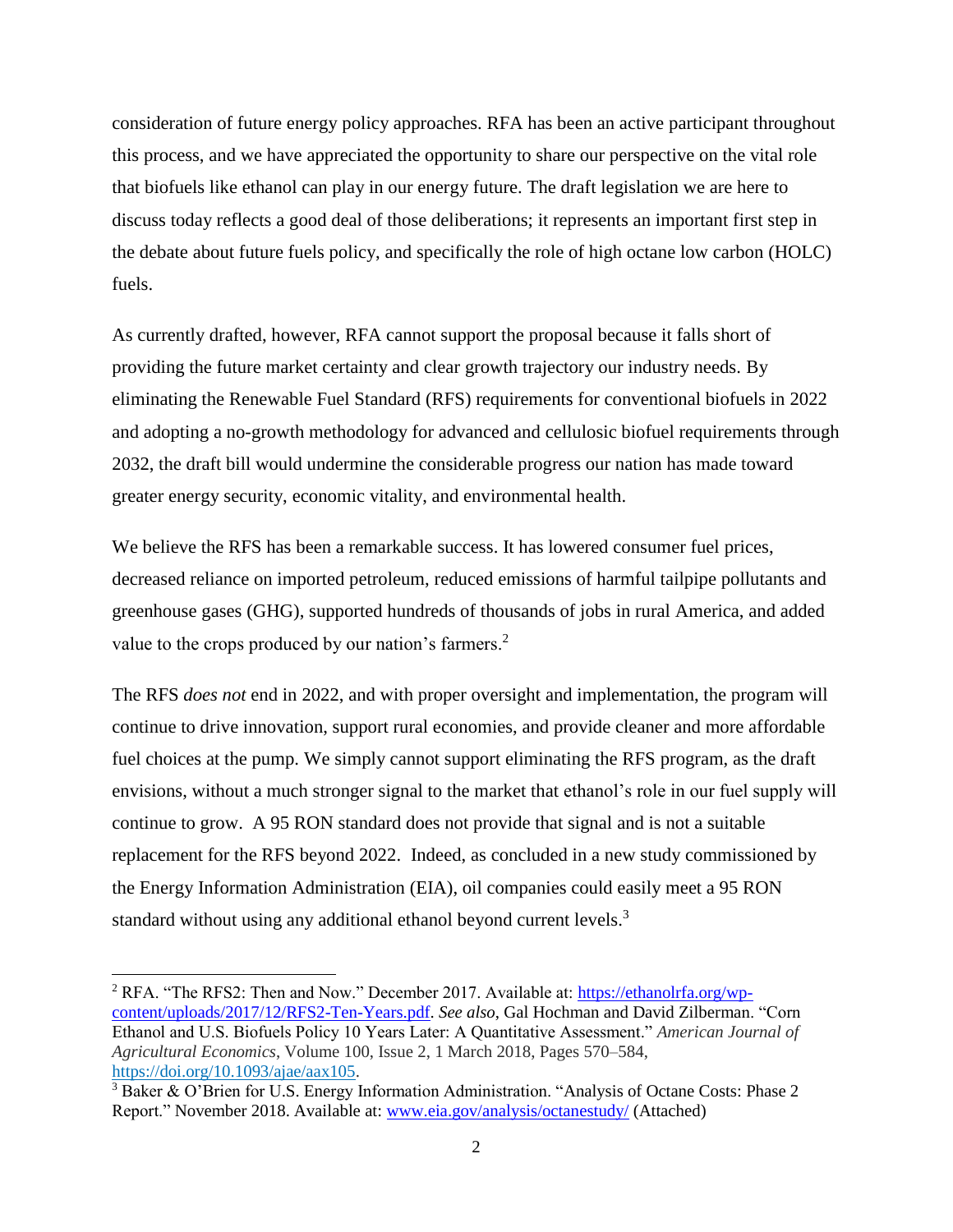### **I. BACKGROUND**

 $\overline{a}$ 

Today, ethanol is blended into roughly 98 percent of the gasoline sold in the United States, the majority as E10 (blends containing 10% ethanol and 90% gasoline). As a blend component, ethanol provides a valuable clean octane boost, displacing toxic substances in gasoline and helping refiners comply with obligations under the Clean Air Act. Not only is ethanol a thoroughly tested, safe, and effective motor fuel, it is the lowest cost source of octane available to refiners and blenders today. Increasing the use of high-octane, low-carbon ethanol is the first and easiest step we can take to improve engine efficiency, lower tailpipe emissions, and reduce greenhouse gases from transportation while reducing costs at the pump.

Because ethanol is the cleanest and most affordable source of octane available today, it will play a pivotal role in enabling low-cost advanced vehicle technologies that will improve fuel economy and significantly reduce harmful tailpipe pollution and GHG emissions. Ethanol has unique properties that make it a highly attractive component of the liquid fuels that will enable the advanced engines of tomorrow. Not only is ethanol a renewable fuel that offers superior GHG performance, but it also is the most economical octane source, possesses an extremely high-octane rating (109 RON "pure component," 108-119 AKI "blending octane"), a high heat of vaporization, and high octane sensitivity. The auto engineers, government scientists, and academic researchers who are examining the costs and benefits of our future liquid fuel options have identified these attributes as highly desirable.<sup>4</sup>

### **II. DISCUSSION DRAFT: THE 21ST CENTURY TRANSPORTATION FUELS ACT**

The discussion draft is a comprehensive effort to address a variety of issues that have been raised by stakeholders over the past several years. The following reflects our views on several key provisions of the draft that are of particular interest to ethanol producers.

#### **a. Eliminating the conventional biofuel provisions of the RFS after 2022**

By any measure, the RFA believes the RFS has been a tremendous success. It has lowered our

<sup>&</sup>lt;sup>4</sup> The significant technical and economic advantages of utilizing ethanol as a source of octane were enumerated in the attached letter from the RFA to the committee on April 12, 2018 (Attached).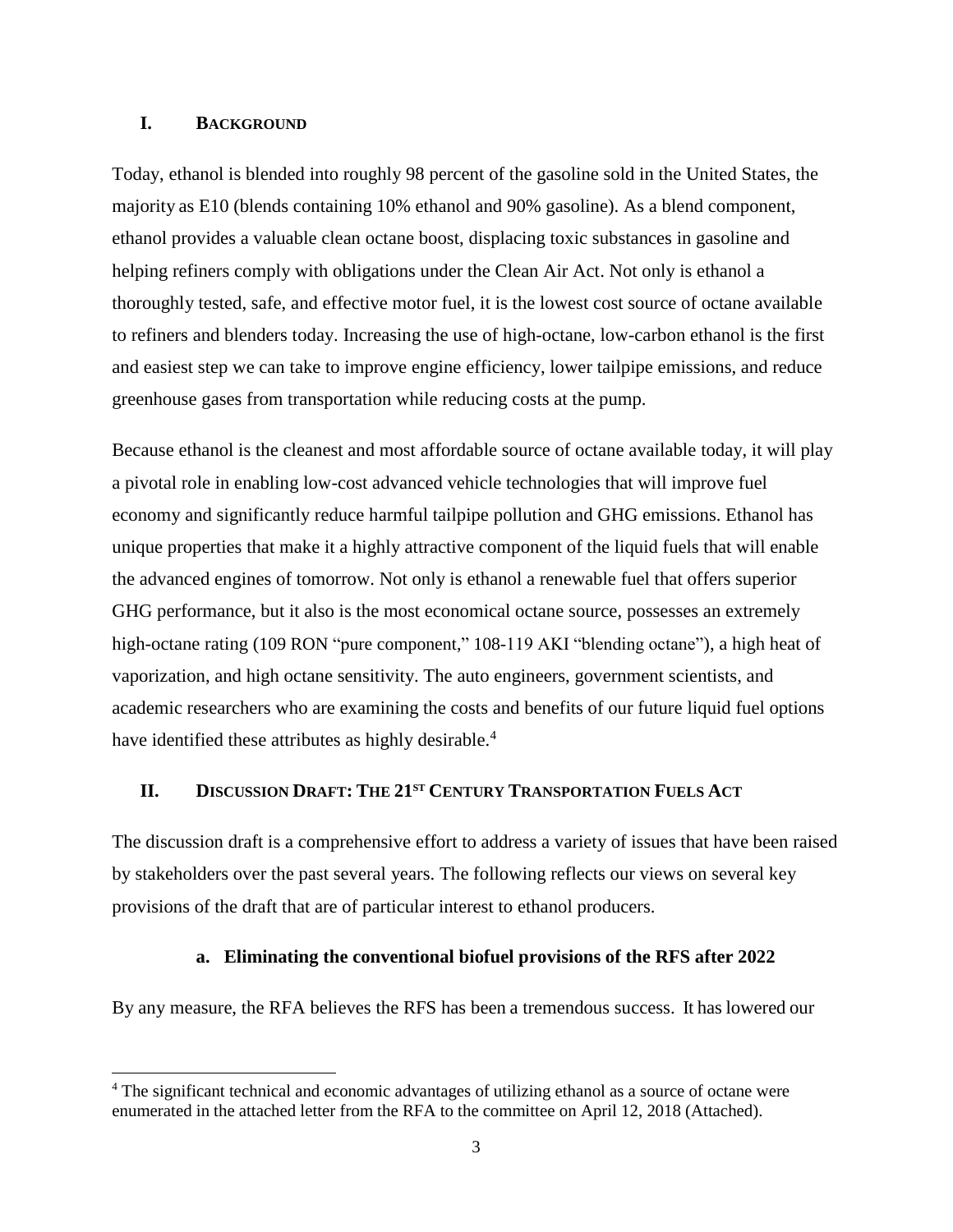dependence on imported petroleum, expanded domestic fuel supplies, and lowered gasoline prices at the pump. Meanwhile, the RFS helped undergird the economic revival of rural America; ethanol has provided a tremendously important value-added market for farmers, allowing significant reductions in federal farm program costs. Moreover, the RFS has reduced pollution in our nation's cities while reducing GHG emissions from transportation fuels.

The RFS is stimulating investment in next generation biofuels, with dozens of existing corn ethanol facilities evolving into true biorefineries that also produce advanced biofuels and bioproducts. The RFS is also driving the marketplace beyond ethanol's use as an "additive," which was a fundamental objective of the program. Higher ethanol blends, from E15 to E85, are providing consumers lower-cost choices at the pump.

The oil industry does not like the RFS—precisely because it has worked to reduce petroleum consumption and provide access to a market that is otherwise closed to competition. But the oil industry's dislike for the RFS is no reason to scrap a program that has delivered so many benefits to consumers across the country. Indeed, the RFS can work in concert with, not in conflict with, a high-octane fuel requirement. In this scenario, the RFS would assure clean, renewable octane sources like ethanol remain available and are allowed to compete as increased demand for highoctane fuels materializes.

Some stakeholders have suggested the uncertainty associated with EPA's discretion to set RFS volumes for 2023 and beyond should motivate us to discuss legislative changes. However, the risk and uncertainty associated with more Administrative discretion post-2022 is not alleviated by simply eliminating the program's conventional renewable fuel requirements altogether. That is particularly true when the proposal's 95 RON requirement, as drafted, will not drive increased market opportunities for renewable fuel producers.

#### **b. Establishing a 95 RON Octane Standard for 2023 and Later Vehicles**

The RFA strongly supports a transition to high-octane fuels. Establishing a 95 RON standard for all light-duty vehicles produced in 2023 and beyond is potentially a step in the right direction. But while a 95 RON standard could help automakers meet increasingly stringent fuel economy and emissions standards, we are not convinced it would expand the market for ethanol, despite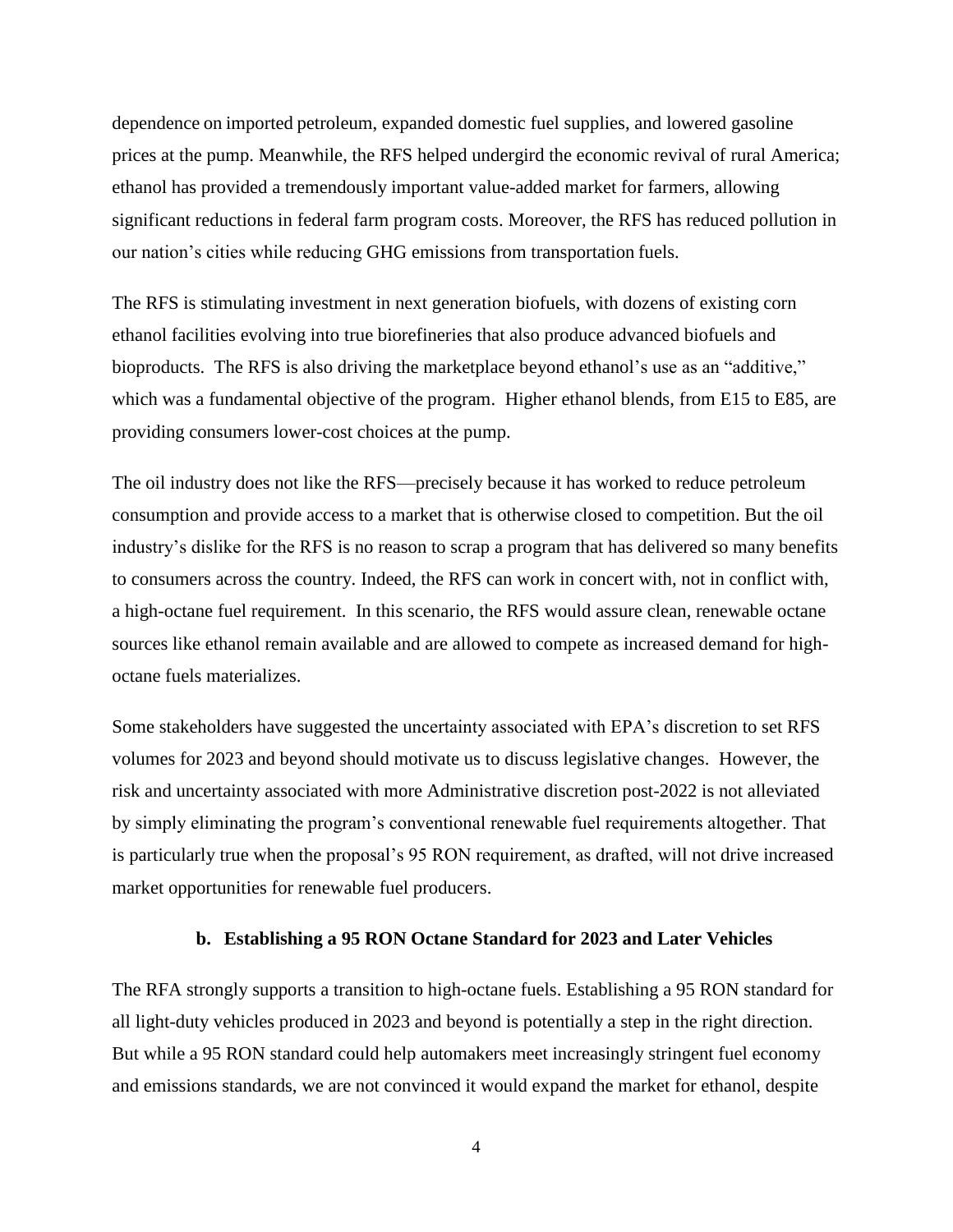ethanol's cost effectiveness and inherently lower carbon content.

Numerous studies by the automotive industry, U.S. Department of Energy, and academia have examined the efficiency gains and emissions reductions that can be achieved when HOLC fuels are used in internal combustion engines with high compression ratio, turbocharging, and other advanced technologies. These studies have repeatedly shown that high octane fuels (98-100 RON) used in high compression engines improve efficiency and reduces emissions by 4-10%, depending on drive cycle and other factors. Studies also demonstrate that fuel economy and vehicle range using HOLC blends like E25 and E30 are equivalent or superior to the vehicle's performance using E10, even though the E25 and E30 blends have lower energy density. In other words, less energy is needed to travel the same distance, resulting in lower emissions per mile.

Even though ethanol is far superior to other octane boosters in terms of cost, GHG emissions, health impacts, and other factors, a 95 RON standard—when paired with elimination of the RFS conventional renewable fuel requirements—would *not* result in increased market opportunities for ethanol. To the contrary, we believe a 95 RON standard in the absence of the RFS, or other environmental and economic performance requirements, would reduce demand for ethanol. Gasoline producers and blenders would simply meet the demand for more octane by increasing reformer severity and producing greater volumes of higher octane hydrocarbons.

A new EIA-commissioned study concludes that U.S. petroleum refineries would have "no problem" meeting a requirement to produce 95 RON gasoline beginning in 2022, and assumes that refiners would not use more ethanol beyond current levels to meet such an octane standard. The study, conducted by oil industry consulting firm Baker & O'Brien, Inc., examines a scenario in which all new vehicles beginning with model year 2023 require the use of 95 RON gasoline. According to the study, refiners would simply increase reformer severity to produce higher octane gasoline blendstock, which would then be blended with 10% ethanol to produce a 95 RON finished fuel. The authors found that "…no significant changes in refinery configuration or throughput would be required to meet the minimum 95 RON gasoline requirement."

Increasing the reformer severity to make higher octane gasoline at the refinery "is well within the range of normal operations," the report says, noting that "…existing domestic refineries should have no problem meeting the (95 RON) requirements..." Even as the demand for 95 RON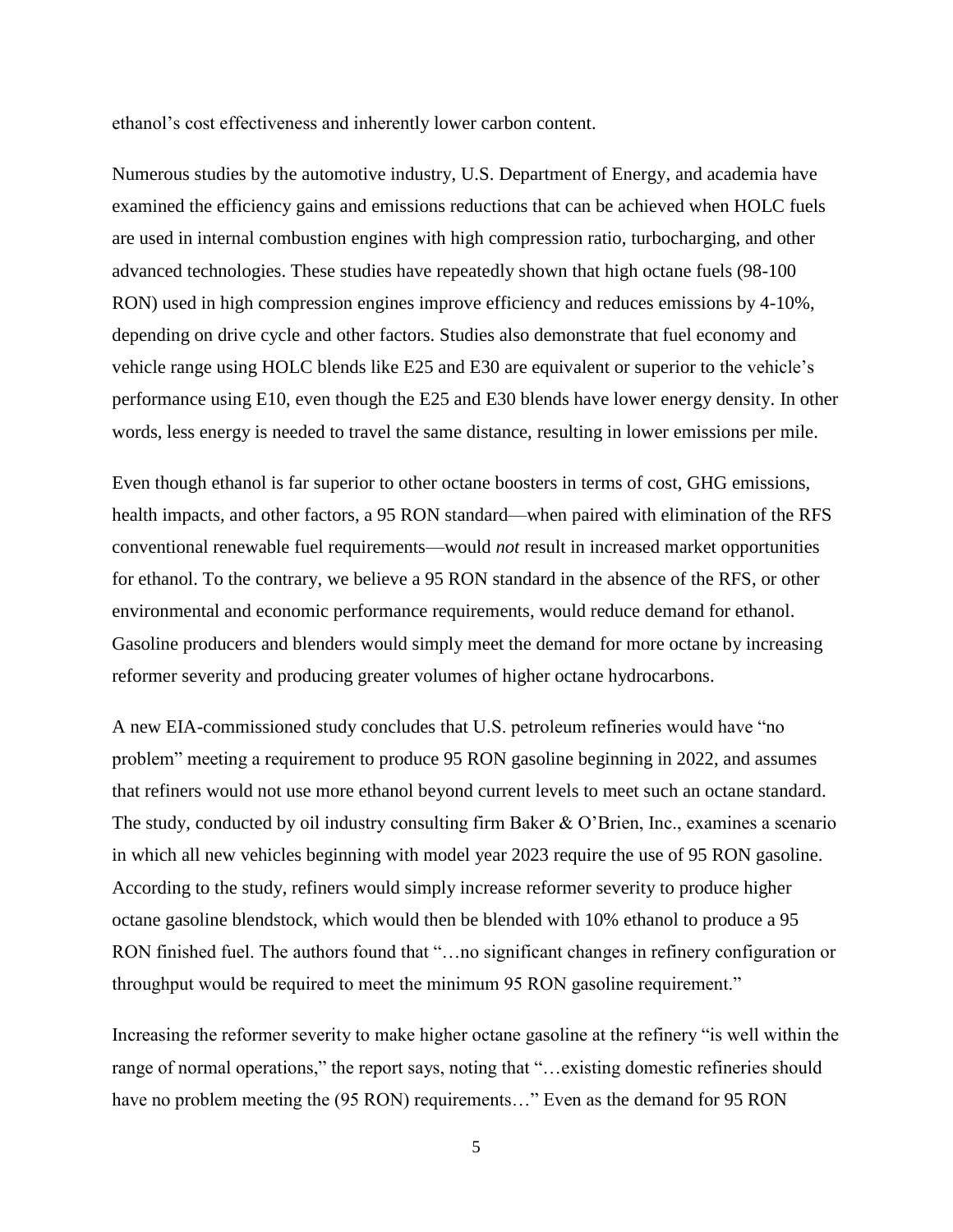gasoline grows as more 95 RON-required vehicles enter the fleet in the study's 2027 scenario, refiners "…appear to be able to meet the increased 2027 octane requirements with minor operational adjustments." Contrary to the testimony previously offered to this Subcommittee by witnesses representing the oil industry, the EIA study finds, "No industry-wide capital intensive projects would be needed to meet the 2027 requirements." In fact, the report notes that "…domestic refinery reformer capacity utilization and severity were well below full potential in 2016. This underutilized capacity represents a significant source of potential octane."

The EIA report's central conclusion (i.e., that refiners could easily meet a 95 RON requirement without using more ethanol) is supported by research conducted for the United States Council for Automotive Research (USCAR). The USCAR work shows the incremental cost to refiners of increasing the pool octane rating to 95 RON would be just 3 cents per gallon. In a statement confirming that refiners would not be compelled to use more ethanol, USCAR concludes that "A national 95 RON minimum *E10* gasoline is a near-term, cost-effective fuel economy solution."

The Petroleum Marketers Association of America provided further confirmation that a 95 RON standard would not result in more ethanol use, stating in a recent newsletter that "95 RON can be produced with E0, but…E10 would likely be used to meet the 95 RON standard."

Based on research conducted by the automakers and government laboratories, RFA strongly believes that a national standard establishing a minimum 98-100 RON fuel would provide much greater fuel efficiency gains and greater reductions in tailpipe pollution and GHG emissions. At the same time, a 98-100 RON standard would truly provide new market opportunities for ethanol producers and the farmers who supply feedstock to the ethanol industry. Over the past several years, a growing chorus of automotive engineers and executives, government scientists, expert panels, and university researchers has called for the introduction of HOLC fuels in the 98-100 RON range. This includes the following key statements regarding the need for 98-100 RON fuel from senior automotive executives<sup>5</sup>:

• "Higher octane is necessary for better engine efficiency. It is a proven low-cost enabler to lower CO2; **100 RON fuel is the right fuel for the 2020-2025 timeframe**."— *Dan*

 $\overline{a}$ 

<sup>&</sup>lt;sup>5</sup> Richard Truett (Automotive News). "Powertrain executives press for higher octane gasoline to help meet mpg, CO2 rules." April 13, 2016.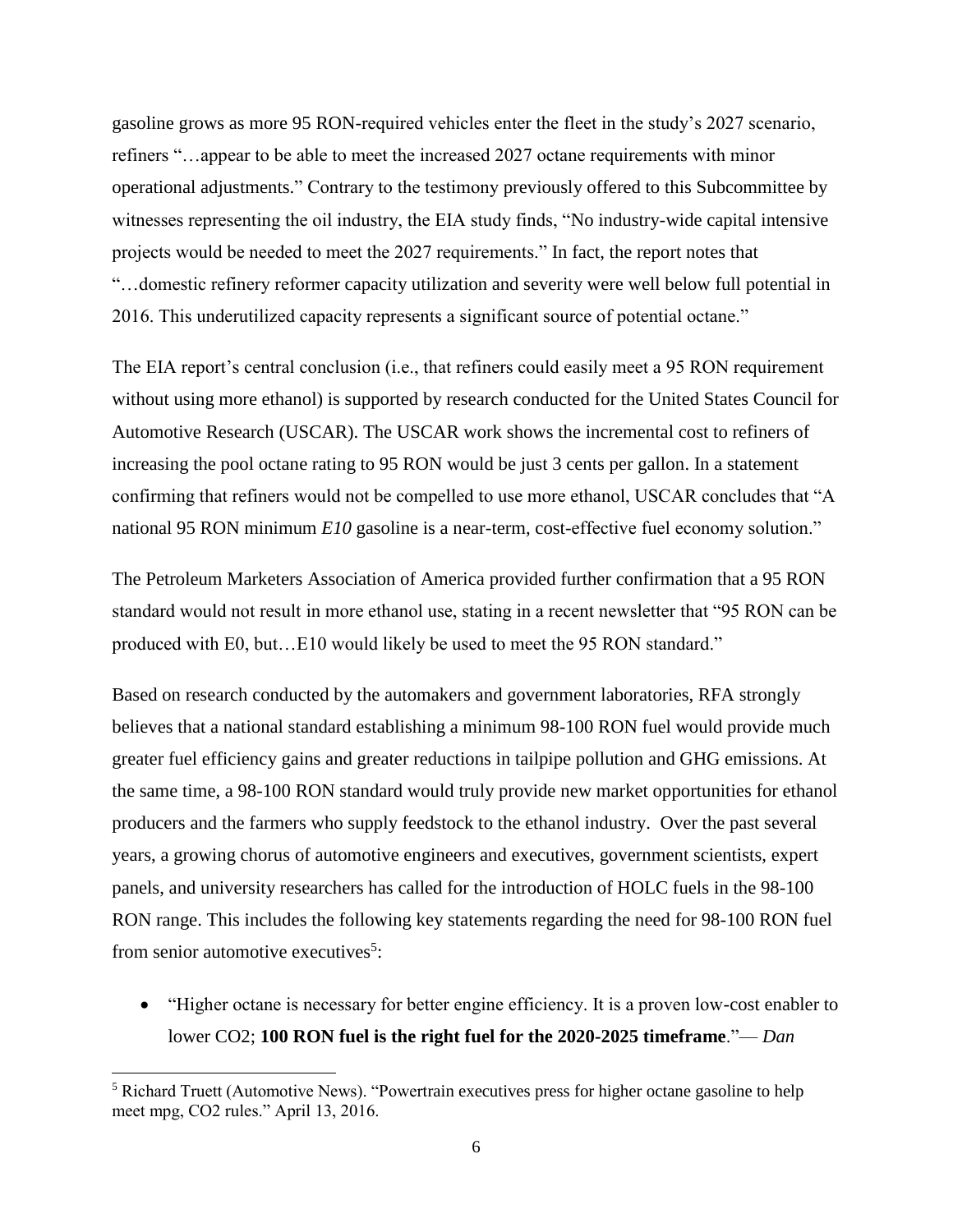*Nicholson, vice president of global propulsion systems, GM*

- "**100 RON has been on the table for a long time**. The only way we will ever get there is to continue to push and work in a collaborative way." — *Tony Ockelford, director of product and business strategy for powertrain operations, Ford Motor Company*
- "We need to find a new equilibrium. **Whether it is 98 or 100 (RON) octane**, **we need something at that level***."— Bob Lee, head of powertrain coordination, Fiat Chrysler*

The RFA firmly believes a 98-100 RON standard is what is needed to achieve the full potential of HOLC fuels to maximize efficiency benefits, emissions reductions, consumer savings, and market opportunities for renewable fuel producers and farmers.

### **c. Directing EPA to allow the use of a 98 RON certification test fuel**

While we appreciate that the discussion draft directs EPA to "take such actions as are necessary to allow the use of…" a 98 RON certification test fuel, we note that current statute already allows automakers to petition the Agency to use such a certification test fuel. According to EPA's "Tier 3" regulations:

> …we will allow vehicle manufacturers to specify an alternative test fuel under certain situations. …if manufacturers were to design vehicles that required operation on a higher octane, higher ethanol content gasoline (e.g., dedicated E30 vehicles or FFVs optimized to run on E30 or higher ethanol blends), …they can petition the Administrator for approval of a higher octane, higher ethanol test fuel…This could help manufacturers who wish to raise compression ratios to improve vehicle efficiency as a step toward complying with the 2017 and later light-duty greenhouse gas and CAFE standards.<sup>6</sup>

To date, no automakers have used this process to apply for an alternative certification test fuel.

l

<sup>6</sup> 79 Fed. Reg. 23528 (April 28, 2014)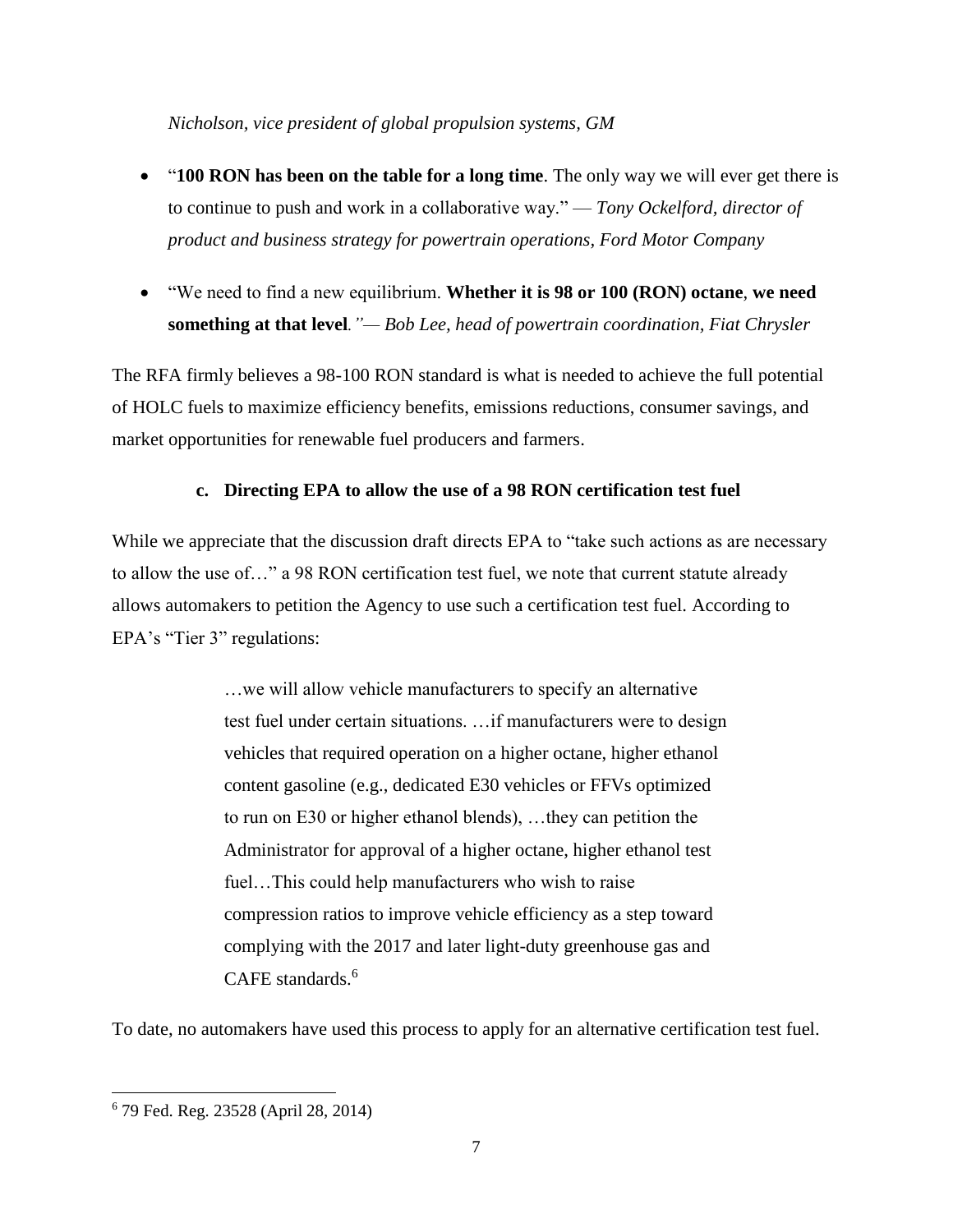## **d. Specifying the method for determining 2023-2032 RFS requirements for biomass-based diesel, cellulosic biofuel, and advanced biofuel**

While we appreciate that the discussion draft does not propose elimination of the RFS requirements for biomass-based diesel, cellulosic biofuel, and other advanced biofuels until 2032, we are concerned by the proposed method for determining future renewable volume obligations for these fuels. Specifically, requiring that the Administrator set future RFS requirements for these renewable fuels based on the previous year's actual production would undermine the market-driving intent and growth focus of the program. In the absence of a growing market opportunity under the RFS, investors will not finance new facilities and technologies and industry would risk flatlining. If the upcoming year's standard can be met with existing facilities and static output levels, there is no incentive to expand production of cellulosic and advanced biofuels, and the RFS becomes a self-fulfilling prophesy of stagnation.

## **e. Requiring automakers to warrant light-duty vehicles to operate with gasoline containing up to 20% ethanol**

The RFA generally supports this provision of the discussion draft, but we believe automakers could and should warrant motor vehicles to operate on blends containing 30% ethanol (E30). Much of the research by automakers and the Department of Energy on ethanol-based HOLC fuels demonstrates that ethanol's unique properties (e.g., high octane number, high octane sensitivity, low carbon content, etc.) are best captured in a blend containing 25-30% ethanol. Further, blending more ethanol with today's marketplace E10 until the ethanol content blended fuel reaches 25-30% results in a finished fuel with an octane rating in the 98 RON range. Meanwhile, adding 20% ethanol to today's typical E0 gasoline blendstock would result in a finished E20 fuel blend with just 95-96 RON, forgoing the additional efficiency and emissions benefits inherent to a 98-100 RON fuel.

## **f. Requiring the Administrator to grant a fuel waiver allowing the use of gasoline containing 20% ethanol**

Just as we believe the proposed provision requiring automakers to warrant their vehicles to operate on E20 should be adjusted to E30, RFA believes this provision should require the EPA to

8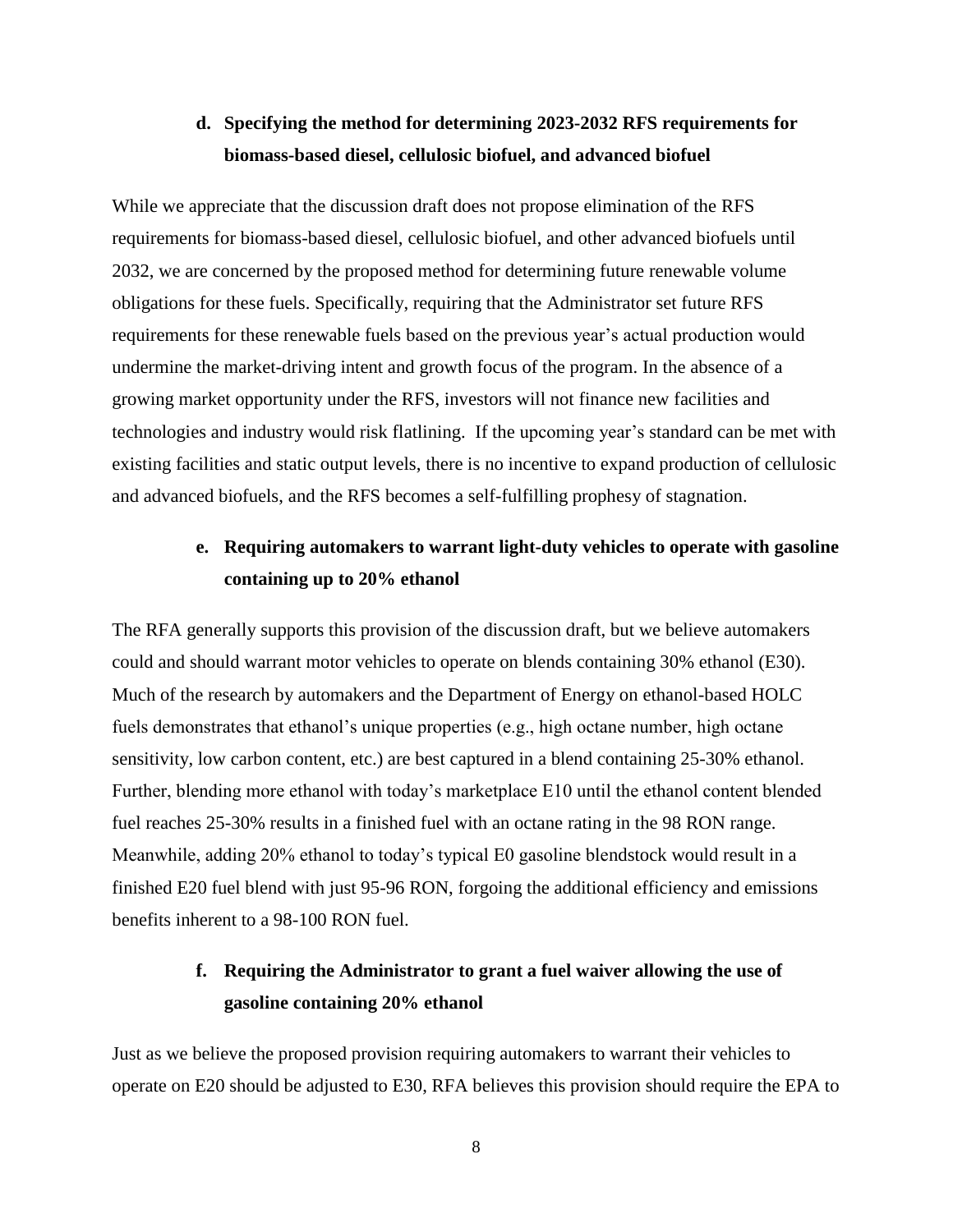grant a fuel waiver allowing the use of up to E30 in light-duty vehicles, not just E20. For the reasons described in the previous section, a fuel waiver for blends up to E30 would provide more flexibility and would allow refiners and blenders to more fully capture ethanol's octane and carbon benefits. Moreover, we note that EPA itself has noted the potential of E30 to "enhance the environmental performance of ethanol as a transportation fuel by using it to enable more fuel efficient engines."<sup>7</sup>

## **g. Extending the 1 psi volatility waiver to blends containing 10% ethanol "***or more"*

RFA supports efforts to establish regulatory parity for all ethanol blends, including volatility requirements. However, we note that a regulatory process is already under way at EPA to alleviate the marketplace barrier associated with EPA's decade's old gasoline volatility regulations.

Reid Vapor Pressure (RVP) is a measure of a fuel's volatility, which is necessary for ignition. Fuels with low volatility are slow to ignite; fuels with a high volatility will ignite quickly. But increased volatility can potentially mean increased evaporative emissions, and consequently the EPA has regulated gasoline volatility in the summer months since the 1980s, generally requiring gasoline to have no more than 9 psi RVP.

Ethanol itself has a very low volatility (roughly 2 psi RVP). But when mixed into gasoline at low levels (10% or less), ethanol reacts with certain hydrocarbons to increase the RVP of the finished blend approximately 1 psi, or generally to about 10 psi RVP.

To accommodate increased ethanol use as an octane component and means of reducing tailpipe emissions, EPA in 1989 provided a 1 psi RVP tolerance to gasoline blended with 9-10% ethanol. EPA did so for two reasons. First, the Agency realized that in the absence of a volatility waiver gasoline marketers intending to use ethanol would have to secure a specially tailored sub-RVP blendstock that was simply not available. Second, the Agency concluded after numerous air quality analyses that the exhaust emissions benefits of ethanol, including greater carbon monoxide and hydrocarbon reductions, outweighed the negligible impact of increased

l

<sup>7</sup> 79 Fed. Reg. 23529 (April 28, 2014)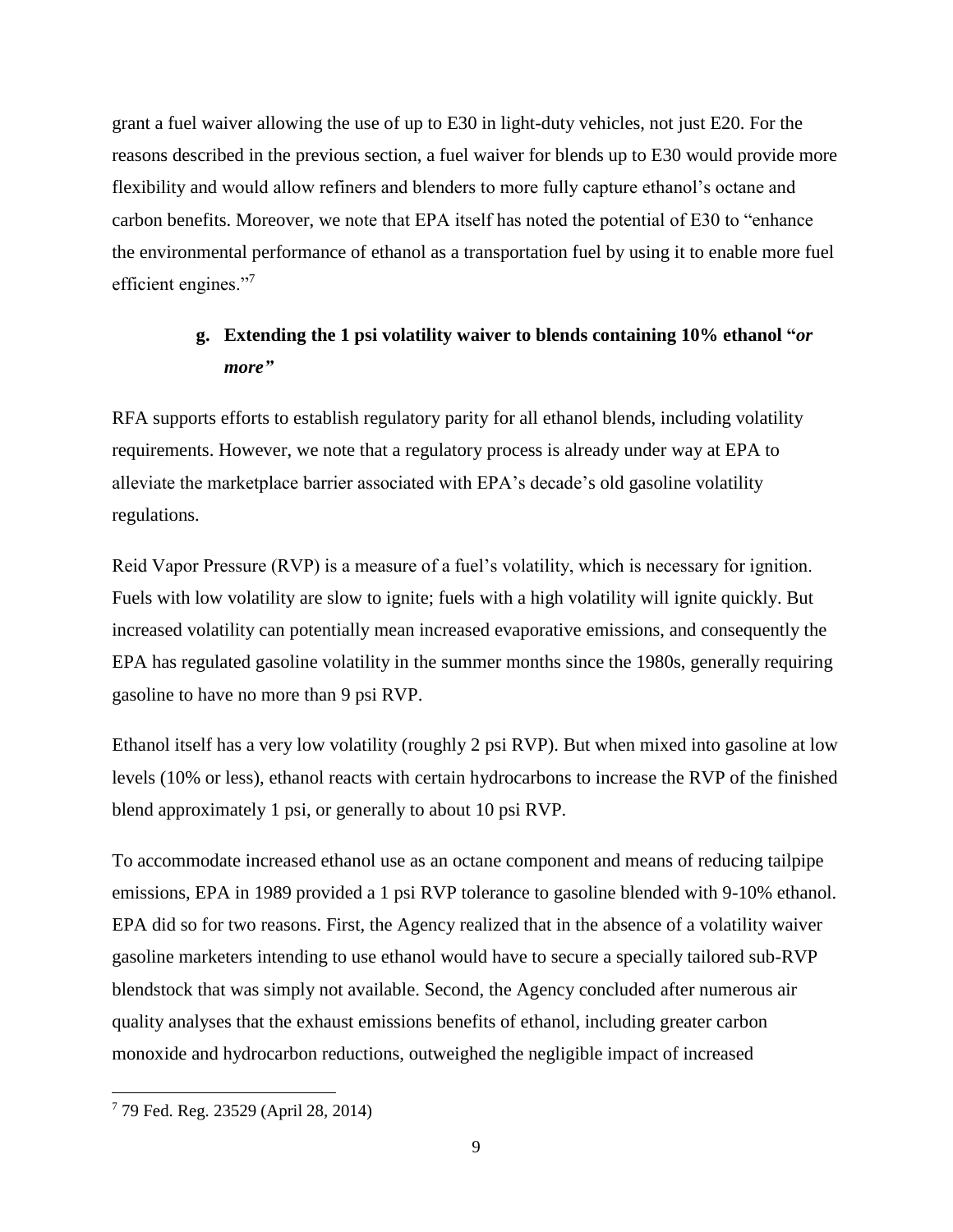evaporative emissions attributable to the 1 psi waiver.

EPA limited its regulatory relief to up to 10% ethanol blends because at the time 10% ethanol was the only ethanol blend with a 211(f) fuel waiver allowing it to be sold commercially. In 2011, EPA granted a partial 211(f) fuel waiver for 15% ethanol, but failed to extend the volatility tolerance to the new fuel, greatly limiting its marketplace opportunities for the exact same reason 10% blends would have been limited – marketers were unable to secure a specially-tailored, sub-RVP blendstock.

The disparate treatment on volatility regulation between E10 and E15 or higher blends has been the single most important barrier to ethanol growth over the past 5 years. Recent research considering changes in vehicle technology since the original RVP waiver was granted has demonstrated the reduced evaporative emissions from today's automobiles and the increased oxygen content of higher ethanol blends provides even more air quality improvement than E10, and that emissions are reduced with higher ethanol blends.

EPA was recently directed by President Trump to initiate a rulemaking extending the RVP waiver to E15 blends. We strongly support this effort. The Agency has committed to completing this rulemaking by June 1, 2019, which is the beginning of the summer "VOC control season" during which retailers in conventional gasoline markets find it difficult or impossible to continue selling E15. It is critical that EPA meet this deadline for a final rule, lest the ethanol industry lose another summer season to bureaucratic malaise.

We appreciate that the discussion draft demonstrates, again, Congressional support for addressing this antiquated and costly RVP barrier.

#### **III. CONCLUSION**

Today, the ethanol industry faces needless market constraints and an oversupply related to EPA's failure to implement the RFS appropriately. Thus, consumers are being prevented from accessing lower-cost and cleaner fuel options at the pump. Meanwhile, farmers are dealing with crippling commodity surpluses and the most challenging economics in a generation. And, at the same time, auto companies are seeking high-octane fuels to enable the advanced engine technologies needed to meet increasingly stringent fuel efficiency and emissions standards.

10